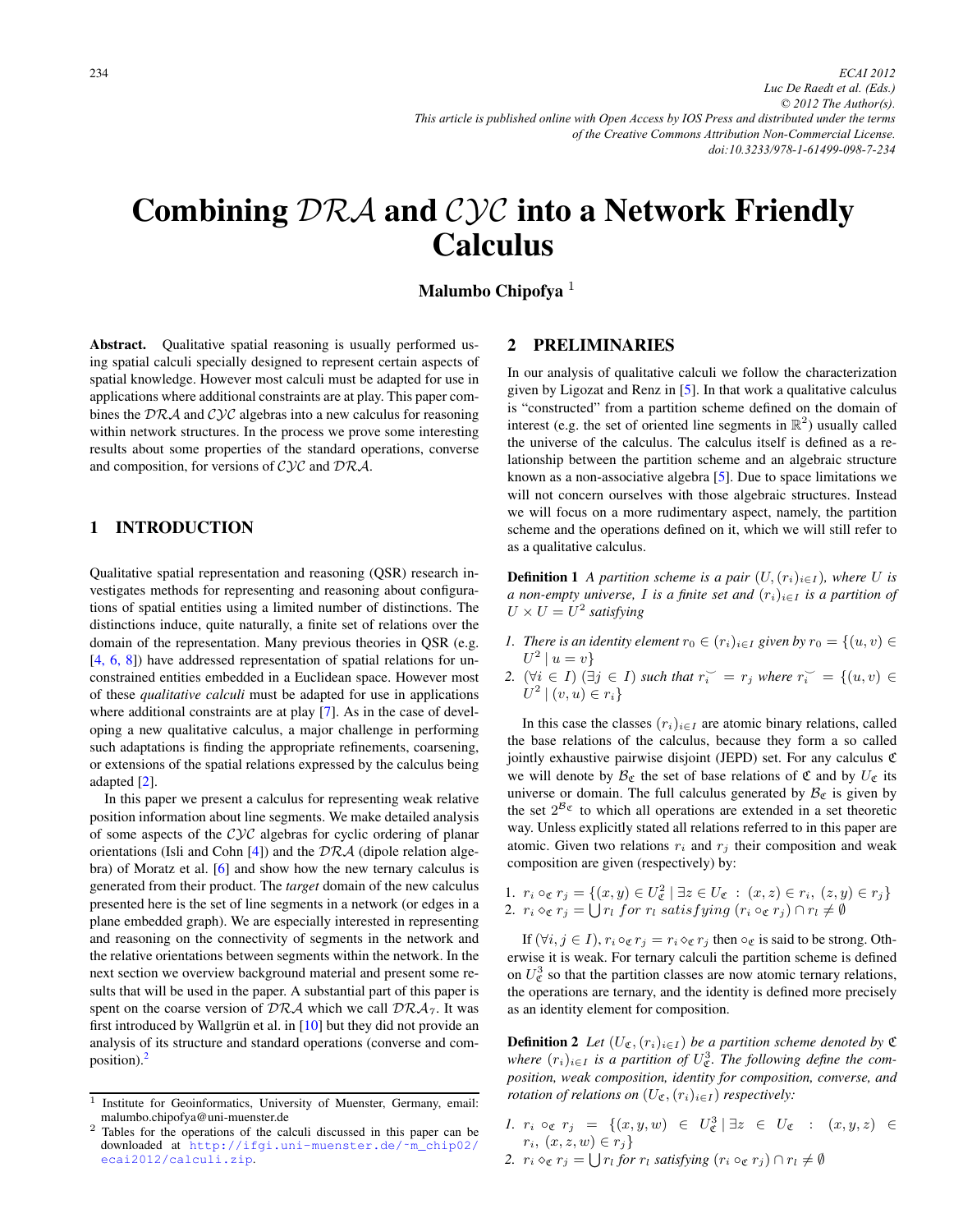- <span id="page-1-0"></span>*3.*  $\exists r_0 \in (r_i)_{i \in I}$ , such that  $\forall i \in I$ ,  $r_0 \circ_{\mathfrak{C}} r_i = r_i = r_i \circ_{\mathfrak{C}} r_0$
- *4.*  $(\forall i \in I) (\exists j \in I)$  *such that*  $r_i^{\sim} = r_j$  *where*  $r_i^{\sim} = \{(u, v, w) \in I\}$  $U_{\mathfrak{C}}^{3} \mid (u, w, v) \in r_{i} \}$
- *5.*  $(\forall i \in I) (\exists j \in I)$  *such that*  $r_i^{\frown} = r_j$  *where*  $r_i^{\frown} = \{(u, v, w) \in I\}$  $U_{\mathfrak{C}}^{3} \mid (w, u, v) \in r_{i} \}$

A ternary calculus, C, is said to be an *induced ternary calculus* if every relation of  $\mathfrak C$  has a decomposition into binary relations of some binary calculus, say  $\mathfrak{B}$ , such that if  $r_i \in \mathcal{B}_{\mathfrak{C}}$  then there are three relations  $r_{i_1}, r_{i_2}, r_{i_3} \in B_{\mathfrak{B}}$  such that  $r_i = \{(a, b, c) \in U_{\mathfrak{B}}^3 \mid (a, b) \in$  $r_{i_1}, (b, c) \in r_{i_2}, (a, c) \in r_{i_3}$ . We will write  $r_i = (r_{i_1}, r_{i_2}, r_{i_3})$ whenever  $(r_{i_1}, r_{i_2}, r_{i_3})$  is the decomposition of  $r_i$ .

**Proposition 1** Let  $\mathfrak C$  *be ternary calculus induced by a binary calcu-* $\mu$ *us*  $\mathfrak{B}$ *. Let*  $r_i, r'_i \in \mathcal{B}_{\mathfrak{C}}$  *and let*  $r_{i_1}, r_{i_2}, r_{i_3}, r'_{i_1}, r'_{i_2}, r'_{i_3} \in \mathcal{B}_{\mathfrak{B}}$  *such that*  $r_i = (r_{i_1}, r_{i_2}, r_{i_3})$  *and*  $r'_i = (r'_{i_1}, r'_{i_2}, r'_{i_3})$ *. Then* 

- *1.*  $r_i^{\smile} = (r_{i_3}, r_{i_2}^{\smile}, r_{i_1}),$
- 2.  $r_i^{\frown} = (r_{i_2}, r_{i_3}^{\frown}, r_{i_1}^{\frown})$
- *3. if composition is strong in*  $\mathfrak{B}$  *then*  $r_i \circ_{\mathfrak{C}} r'_i = \bigcup u_i$ *where*  $u_i = (u_{i_1}, u_{i_2}, u_{i_3})$  *with*  $u_{i_1} \subseteq r_{i_1}, u_{i_2}$  $(r_{i_2} \circ_{\mathfrak{B}} r'_{i_2}) \cap (r_{i_1} \circ_{\mathfrak{B}} r'_{i_3}),$  *and*  $u_{i_3} \subseteq r'_{i_3}$ . If  $r_{i_3} \neq r'_{i_1}$  then  $r_i \circ \varepsilon r'_i = r_i \circ \varepsilon r'_i = \emptyset,$
- *4. if composition is strong in* B *then composition is strong in* C*.*

Proof *1.*, *2.*, and *3.* all follow directly from the definitions of the operations and the definition of an induced ternary calculus. For *4.* assume to the contrary that composition is weak in C. Then  $\exists r_k \in \mathcal{B}_{\mathfrak{C}}$  with  $r_k \subseteq r_i \diamond_{\mathfrak{C}} r'_i$  and  $\exists (x, y, w) \in r_k$  such that  $\forall z \in U_{\mathfrak{C}}$ ,  $(x, y, z) \notin r_i$  or  $(x, z, w) \notin r'_i$ . By 3.  $r_{k_2} \cap$  $[(r_{i_2} \circ_B r'_{i_2}) \cap (r_{i_1} \circ_B r'_{i_3})] \neq \emptyset$ . Since  $\circ_B$  is strong,  $\forall (a,d) \in$  $r_{k_2}, \exists b, c \in U_{\mathfrak{B}} \text{ such that } (a, b) \in r_{i_2}, (b, d) \in r'_{i_2}, (a, c) \in r'_{i_1},$ and  $(c, d) \in r'_{i_3}$ . Setting  $a = y, d = w, b = z$ , and  $c = x$  contradicts the initial assumption that no such  $z$  exists.

#### 3 ORIENTATION RELATIONS OF DIRECTED LINE SEGMENTS

#### 3.1 Cyclic ordering of 2D orientations:  $\mathcal{C} \mathcal{Y} \mathcal{C}_t$

 $\mathcal{C} \mathcal{Y} \mathcal{C}_t$  is a ternary calculus induced by a binary calculus  $\mathcal{C} \mathcal{Y} \mathcal{C}_b$ . A  $\mathcal{Cyc}_b$  relation between an orientation X and another orientation Y is one of the following: (1)  $e \equiv "X = Y"$ , (2)  $l \equiv "$ the angle  $(X, Y)$  is in  $(0, \pi)$ ", (3)  $o \equiv "X = (Y + \pi)$ ", (4)  $r \equiv "the angle"$  $(X, Y)$  is in  $(\pi, 2\pi)$ ". A ternary relation is then induced for each triple of orientations as described above resulting in 24 relations: eee, ell, eoo, err, lel, lll, llo, llr, lor, lre, lrl, lrr, oeo, olr, ooe, orl,  $rer, rle, rll, rlr, rol, rrl, rro, rrr$  (see [\[3\]](#page-5-0) for details).

#### 3.2 A coarse cyclic order for orientations:  $\mathcal{C} \mathcal{Y} \mathcal{C}_{tc}$

We now introduce a calculus of relative orientations that happens to be a coarsening of the  $\mathcal{Cyc}_t$  algebra. Following [\[4\]](#page-5-0) we assume that there is a reference system  $(O, x, y)$  associated with  $\mathbb{R}^2$ . We will refer to the unit circle in  $\mathbb{R}^2$  centred at O by  $\mathcal{C}_{O,1}$ , and to the set of 2D orientations as  $2D\mathcal{O}$ . For every point on  $\mathcal{C}_{O,1}$ , say w, the radius Ow of  $\mathcal{C}_{Q,1}$  is a segment of the directed line incident with O having the same orientation as  $Ow$ . The natural isomorphism  $h_2$  as given in [\[2\]](#page-5-0) maps each orientation in  $2D\mathcal{O}$  to a unique point on the unit circle  $\mathcal{C}_{O,1}.$ 

 $h_2(W) = w \in \mathcal{C}_{O,1}$  whenever the orientation of the radius Ow is  $W \in 2D\mathcal{O}$ 

Henceforth we will say the point  $w \in \mathcal{C}_{O,1}$  is associated with the orientation W whenever  $h_2(W) = w$ . Let  $w_1, w_2$ , and  $w_3$  be points on  $\mathcal{C}_{O,1}$  associated with orientations  $W_1, W_2$ , and  $W_3$  respectively. Further, for x, y on  $\mathcal{C}_{O,1}$ , let  $\triangle$  (*Ox*, *Oy*) denote the angle at *O* subtended by  $Ox$  and  $Oy$  measured counter-clockwise from x to y. Then exactly one of the following is true:

For 
$$
w_1 \neq w_2
$$
,  
\n $l(W_1, W_2, W_3)$ :  $\Delta(Ow_1, Ow_3) < \Delta(Ow_1, Ow_2)$ ;  
\n $r(W_1, W_2, W_3)$ :  $\Delta(Ow_1, Ow_3) > \Delta(Ow_1, Ow_2)$ ;  
\n $e_{23}(W_1, W_2, W_3)$ :  $\Delta(Ow_1, Ow_3) = \Delta(Ow_1, Ow_2)$ ;  
\n $e_{13}(W_1, W_2, W_3)$ :  $\Delta(Ow_1, Ow_2) = \Delta(Ow_3, Ow_2)$ ;  
\nFor  $w_1 = w_2$ ,  
\n $e_{123}(W_1, W_2, W_3)$ :  $\Delta(Ow_1, Ow_3) = \Delta(Ow_1, Ow_2)$ ;  
\n $e_{12}(W_1, W_2, W_3)$ :  $\Delta(Ow_1, Ow_3) > \Delta(Ow_1, Ow_2)$ .

The set  $\{e_{123}, e_{12}, e_{23}, e_{13}, l, r\}$  of relations defined by the configurations above is the base for the coarsened calculus  $\mathcal{C} \mathcal{Y} \mathcal{C}_{tc}$ . Those familiar with the  $\mathcal{LR}$  calculus of [\[9\]](#page-5-0) can see the parallels between our relations and the  $\mathcal{LR}$  relations eq, e<sub>12</sub>, e<sub>13</sub>, e<sub>23</sub>, l, and r. To see that  $\mathcal{CVC}_{tc}$  is a coarsening of  $\mathcal{CVC}_{t}$  notice that each  $\mathcal{CVC}_{tc}$  relation is the set union of one or more  $\mathcal{Cyc}_t$  relations (see table 1). In particular, note that r is the unique CYCORD relation  $[8, 4]$ . The identity relation for  $\mathcal{Cyc}_{tc}$ ,  $\{e_{23}, e_{123}\}$ , is also the identity for  $\mathcal{Cyc}_t$ ,  ${eee, oeo, lel, rer}.$ 

**Table 1.** Every  $\mathcal{Cyc}_{tc}$  relation has a unique partition into  $\mathcal{Cyc}_t$  relations.

| $Cyc_{tc}$ relation | $Cyc_t$ relations                 |
|---------------------|-----------------------------------|
| $e_{123}$           | eee.                              |
| $e_{23}$            | oeo, lel, rer                     |
| $e_{12}$            | eoo, ell, err                     |
| $e_{13}$            | ooe, rle, lre                     |
|                     | rrr, rro, rrl, rol, rll, orl, lrl |
| r                   | lll, llo, llr, lor, lrr, olr, rlr |

Moreover, for each relation r in  $\mathcal{CVC}_{tc}$ , the relations  $T = \{t \in$  $\mathcal{B}_{\mathcal{C} \mathcal{Y} \mathcal{C}_t}$   $\mid t \subseteq r$  partition r. The operations of conversion, rotation, and composition in  $\mathcal{Cyc}_{tc}$  are defined as follows:

**Definition 3** *Let*  $s, s_1, s_2 \in \mathcal{B}_{\mathcal{Cyc}_{tc}}$  *and let*  $T = \{t \in \mathcal{B}_{\mathcal{Cyc}_t} | t \subseteq$ s}*. Then*

*1.*  $s^{\sim} = \{t^{\sim} | t \in T\}$ 2.  $s^{\frown} = \{t^{\frown} | t \in T\}$ 3.  $s_1 \circ_{\mathcal{C}} y \mathcal{C}_{tc} s_2 = \bigcup_{t_1 \subseteq s_1, t_2 \subseteq s_2, t_1, t_2 \in \mathcal{B}_{\mathcal{C}} y \mathcal{C}_t} (t_1 \circ_{\mathcal{C}} y \mathcal{C}_t t_2)$ 

The map from  $\mathcal{B}_{\mathcal{Cyc}_t}$  onto  $\mathcal{B}_{\mathcal{Cyc}_{te}}$  is closed under conversion and rotation. The following are easily verifiable from the preceding definition, the  $\mathcal{Cyc}_t$  tables in [\[3\]](#page-5-0) for conversion and rotation and [\[4\]](#page-5-0) for composition, and tables 1, 2 and [3](#page-2-0) in this paper.

**Table 2.** The converse and rotation table of  $\mathcal{C} \mathcal{Y} \mathcal{C}_{tc}$ .

| m | $e_{123}$ | $e_{23}$ | $e_{12}$    | $e_{13}$ | $\sim$ |
|---|-----------|----------|-------------|----------|--------|
|   | $e_{123}$ | $e_{23}$ | $e_{13}$    | $e_{12}$ |        |
|   | $e_{123}$ | $e_{12}$ | $_{e_{13}}$ | $e_{23}$ | c.     |

**Proposition 2** If  $r \in \mathcal{B}_{\text{Cyc}_{tc}}$  then so are  $r \sim$  and  $r \sim$ .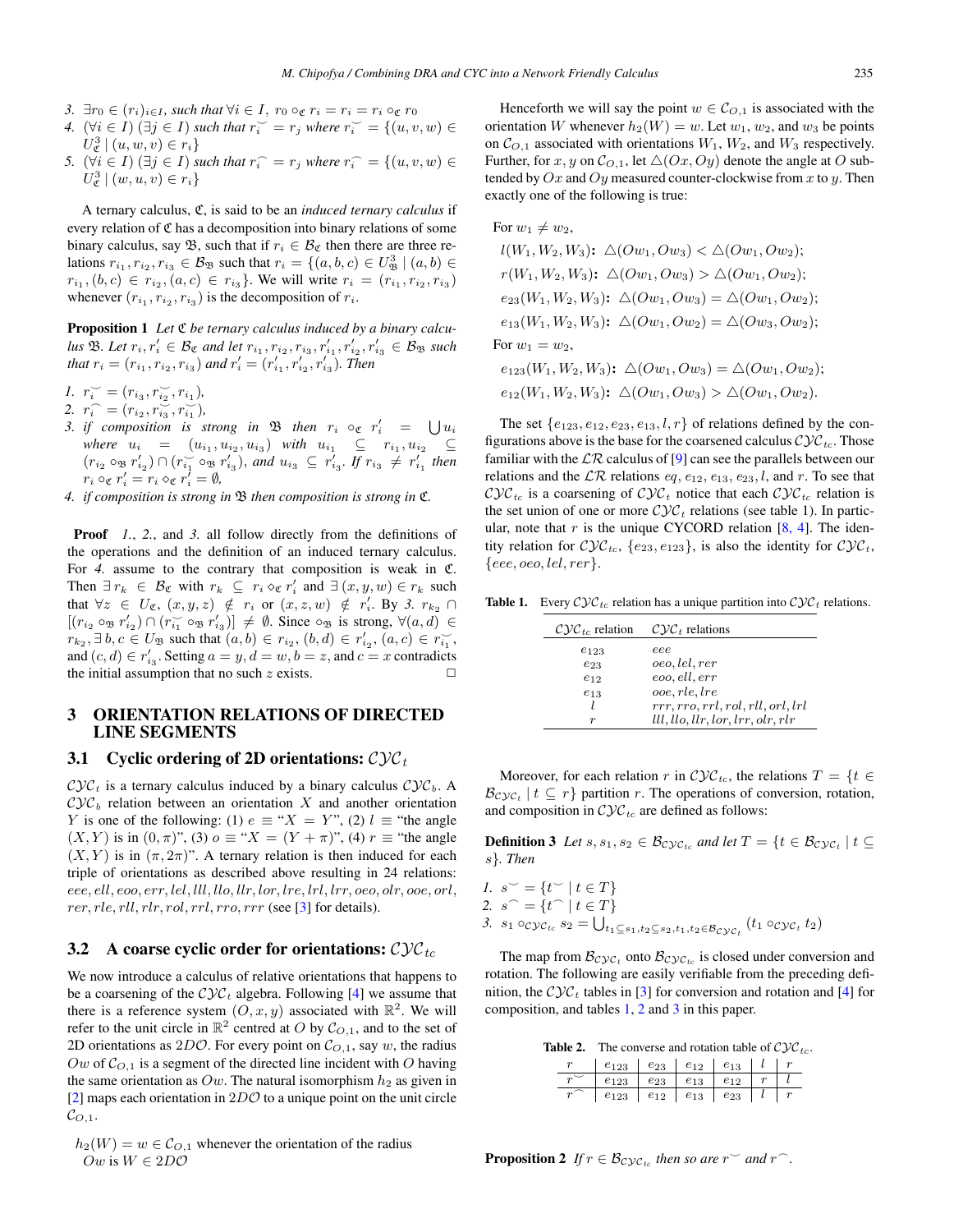|                  | $e_{123}$ | $e_{23}$         | $e_{12}$             | $e_{13}$    |                | $\sim$               |
|------------------|-----------|------------------|----------------------|-------------|----------------|----------------------|
| $e_{123}$        | $e_{123}$ | -                | $e_{12}$             |             |                |                      |
| $e_{23}$         |           | $e_{23}$         |                      | $_{e_{13}}$ |                | $\mathbf{r}$         |
| $e_{12}$         |           | $e_{12}$         |                      | $e_{123}$   | $e_{12}$       | $e_{12}$             |
| $e_{13}$         | $e_{13}$  | ۰                | $r$ .<br>$l, e_{23}$ |             |                |                      |
|                  |           |                  |                      | $e_{13}$    |                | $r$ .<br>$l, e_{23}$ |
| $\boldsymbol{r}$ |           | $\boldsymbol{r}$ | ۰                    | $e_{13}$    | $r, l, e_{23}$ | $\boldsymbol{r}$     |

<span id="page-2-0"></span>**Table 3.** Composition table of  $\mathcal{Cyc}_{tc}$ . '-' represents the empty relation.

In addition, composition of  $\mathcal{Cyc}_{tc}$  is complete over  $\mathcal{B}_{\mathcal{Cyc}_t}$  in the following sense:

**Proposition 3** Let  $r_1, r_2, r_3 \in \mathcal{B}_{\mathcal{Cyc}_{tc}}$  and let  $t_1 \subseteq r_1$  and  $t_2 \subseteq$  $r_2$ *.* If  $t_1 \circ_{\mathcal{C} \mathcal{Y} \mathcal{C}_t} t_2 \neq \emptyset$  then  $\forall s_1 \subseteq r_1, \exists s_2 \subseteq r_2$  such that  $s_1 \circ_{\mathcal{C} \mathcal{Y} \mathcal{C}_t}$  $s_2 \neq \emptyset$ . Moreover if  $r_3 \subseteq r_1 \circ_{\mathcal{Cyc}_{tc}} r_2$  then  $\forall s_3 \subseteq r_3, \exists s_1 \subseteq r_1$ *and*  $\exists s_2$  ⊆  $r_2$  *such that*  $s_3$  ⊆  $s_1 \circ c_2 c_1$   $s_2$ *. Here*  $t_1, t_2, s_1, s_2, s_3$  ∈  $B_{\mathcal{C}\mathcal{V}\mathcal{C}_t}$ .

## 4 DIPOLE RELATION ALGEBRAS

In DRA the relative positions of directed line segments, also called dipoles in [\[6\]](#page-5-0), are based on the relations of their vertices. Formally, a dipole is an ordered pair of points in  $\mathbb{R}^2$  which can be written as  $A = (A_s, A_e)$ , where  $A_s$  and  $A_e$  are the start- and end-point of A respectively. We refer to  $A_s$  and  $A_e$  as nodes of **A**. The dipole **A** induces a partition of the plane  $P(A)$  with the following classes: the open left  $(l)$  and right  $(r)$  half-planes bounded by the directed line  $l$ incident with  $A_s$  and  $A_e$  and having the same orientation as **A**, the points of l lying after  $A_e$  (f) and those lying before  $A_s$  (b) in the traversal of l in the positive direction,  $A_s$  (s),  $A_e$  (e), and the interior points of  $A$  (i). We call l the embedding line of  $A$ .

A basic  $\mathcal{DRA}$  relation between two dipoles  $A$  and  $B$  is given by the 4-tuple of dipole-point relations (dpt relation)  $s_B \mathbf{e}_B s_A \mathbf{e}_A$  where  $s_B$  is the label of the region of  $\mathcal{P}(A)$  in which  $B_s$  lies. The other three elements of the relation  $e_B$ ,  $s_A$ , and  $e_A$  are interpreted analogously with  $P(A)$  replaced by  $P(B)$  for  $s_A$  and  $e_A$ . The resulting system of 72 relations is called  $\mathcal{DRA}_f$  [\[6\]](#page-5-0). Apparently composition in  $\mathcal{DRA}_f$  is weak. However, the refinement of  $\mathcal{DRA}_f$  called  $\mathcal{DRA}_{fp}$  has strong composition.  $\mathcal{DRA}_{fp}$  refines  $\mathcal{DRA}_f$  by introducing orientation descriptors '+', '-', 'A', and 'P' that describe the orientation of **B** with respect to **A** where the orientation is  $\div$  if **B** is oriented towards the left of  $A$ , '-' if it is oriented towards the right, 'P' if A and B are parallel and 'A' if they are anti-parallel. The descriptors are defined only for the four relations  $rrrr, rrll, llll, llrr$ [\[6\]](#page-5-0).

The "coarsened"  $\mathcal{DRA}_c$  [\[6\]](#page-5-0) demands that points be in general position (i.e. no three points can be collinear). This means that only the values  $l, r, s, e$  are allowed. The resulting calculus has 24 relations (see [\[6\]](#page-5-0) for details). The version of  $\mathcal{DRA}$  that is the focus of this paper is  $\mathcal{DRA}_{7}$ , so called because only 7 relations can be realised between any pair of dipoles.

## 4.1 DR $A_7$

The distinctive feature of  $\mathcal{DRA}_{\gamma}$  is that only the distinctions possible are which (if any) nodes of a pair of dipoles coincide. This is because the semantics of the relations are derived from a coarser planar partition than that introduced above.  $\mathcal{P}(\mathbf{A})$  is a partition of the plane into three parts, namely,  $A_s$  (s),  $A_e$  (e), and the rest of plane (x). The resulting seven relations are *sese* (coincidence), *sxsx* (share same start point), xsex (start point of first dipole coincident with end point of

second dipole), xxxx (disjoint), exxs (start point of second dipole is coincident with end point of first dipole), xexe (share same end point), and eses (reverse of each dipole is coincident with the other).

Note that there are at least three different ways to interpret the dpt relations of  $\mathcal{DRA}_{\gamma}$  depending on whether it is considered as a coarsening of  $DRA_{fp}$ ,  $DRA_f$ , or  $DRA_c$  which will be called  $DRA_{7fp}$ ,  $DRA_{7f}$ , and  $DRA_{7c}$  respectively.  $DRA_{7c}$  like  $DRA_{c}$ forbids collinear triples of dipole nodes while the first two are essentially the same.

Interestingly, the composition tables of  $\mathcal{DRA}_{7c}$ ,  $\mathcal{DRA}_{7f}$  and  $DRA_{7fp}$  have the same entries. This is because  $B_{DRA_c}$  is a proper subset of both  $\mathcal{B}_{\mathcal{DRA}_f}$  and  $\mathcal{B}_{\mathcal{DRA}_f}$  and the fact that the finer  $\mathcal{DRA}$ versions only *add* dpt relations that are subsumed by the x relation in  $DRA_{7fp}$  - i.e. b, i, f. What this means is that it makes no difference which version is used to derive the composition table of  $\mathcal{DRA}_{7}$  in general because, the entries and relations involved only differ in their interpretations. In order to understand this relationship we introduce the following characterisation of dipole configurations.

Given any configuration of dipoles in the plane, a free node of a dipole A is a node that is not coincident with any other node in the configuration. The number of free nodes over all dipoles in the configuration is denoted by  $FN$ . We will call a configuration of n dipoles a **n-cfg**. The number of free nodes of a  $\mathcal{DRA}$  relation is the FN of the 2-cfg it describes. Two  $\mathcal{DRA}$  relations  $t_1$  and  $t_2$  will be said to bind the same nodes if they are subsumed by the same  $DRA<sub>7</sub>$  relation. i.e. for every dpt relation that has the value s or e in  $t_1$ , the corresponding dpt relation in  $t_2$  has the same value and vice-versa. The number of bound nodes will be denoted by BN: BN  $= 4 - FN$ . For any 3-cfg, say D = { $\mathbf{A}, \mathbf{B}, \mathbf{C}$ }, in the configuration, the pair formed by associating the FN of D and the set of FNs of the doubletons  ${A, B}$ ,  ${B, C}$ , and  ${A, C}$  of D will be called the canonical shape (or just shape) of D with respect to connectivity. If D is the shape of some 3-cfg then that 3-cfg is a realization of D and the triple of relations that describe it will be said to have the same shape as every triple of relations that describes a realization of D. In particular D is also the shape of the triple of relations.

3-coincident Triangular Connected-2-Disjoint-2- $(0, \{0, 0, 0\})$  $(0, \{2, 2, 2\})$ Coincident Coincident  $(1, \{0, 2, 2\})$  $(2, \{0, 4, 4\})$ Disioint-2-Linear Disjoint Star Connected  $(2, \{2, 2, 4\})$  $(3, \{2, 2, 2\})$  $(6, \{4, 4, 4\})$  $(4, \{2, 4, 4\})$ 

Figure 1. Examples of configurations of three dipoles (3cfgs) each corresponding to one of the eight possible shapes.

Any 2-cfg can have a FN of either 0, 2, or 4. Any 3-cfg can have a FN between 0 and 6 except the value 5 for which no configuration on three dipoles can be realized. In particular, there are only eight possible shapes for any triple of dipoles (figure 1). We now claim the following: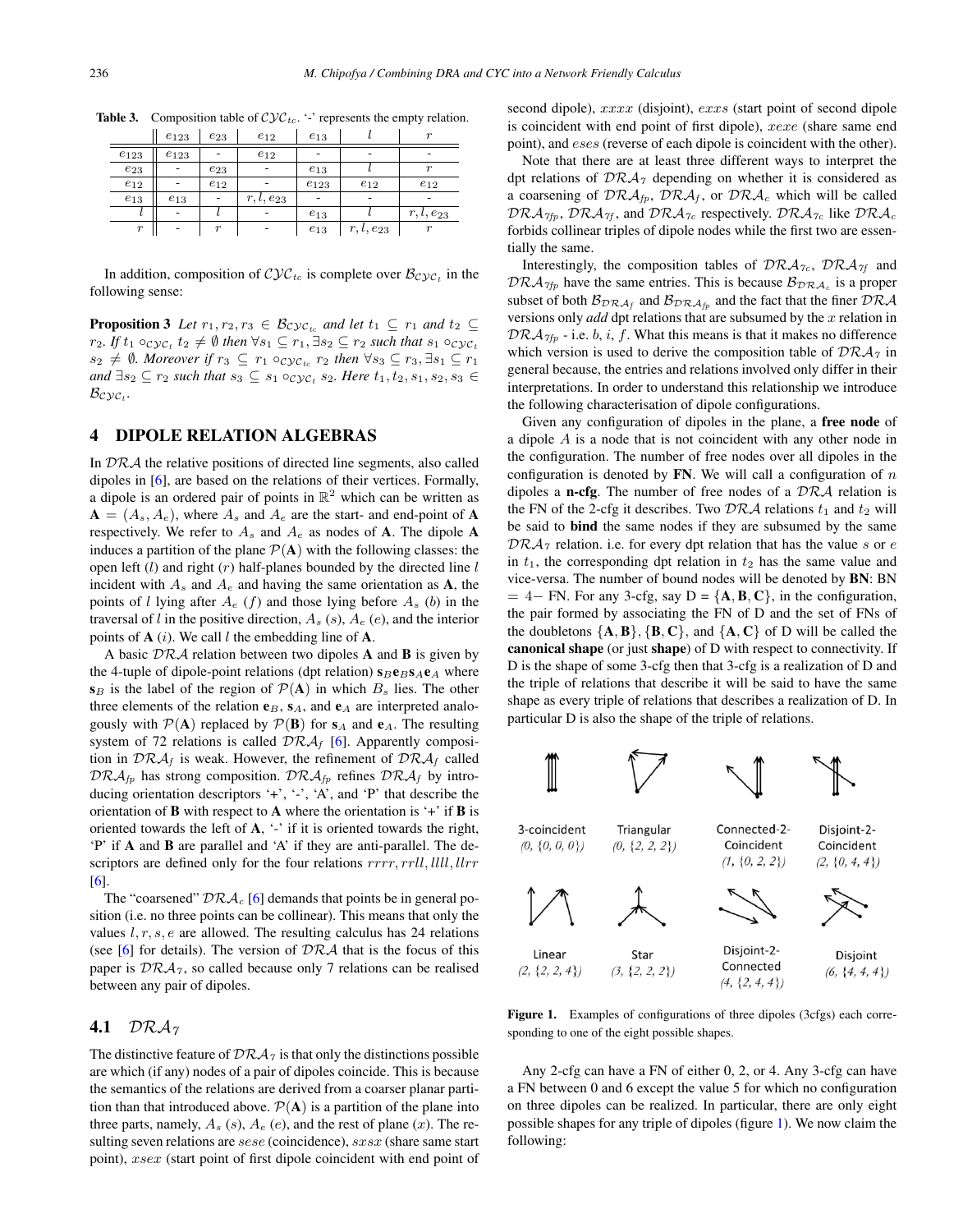<span id="page-3-0"></span>Proposition 4 *The respective converse and composition tables of*  $DRA_{7c}$ ,  $DRA_{7f}$  and  $DRA_{7f}$  have the same entries.

**Proof** All dpt relations in the set  $\{l, b, i, f, r\}$  are subsumed by the x dpt relation in  $\mathcal{DRA}_{\mathcal{I}}$ . Computing the converse of a relation in  $DRA$  simply involves swapping the first two characters and the last two characters of the relation's name to get the name of the converse relation [\[6\]](#page-5-0). The result of applying the converse operation in  $\mathcal{DRA}_{\gamma}$ is therefore the same regardless of which dpt relations from the set above are involved in the underlying relation. Similarly, all 3-cfgs with the same shape and involving relations that bind the same nodes (in a pairwise correspondence) are subsumed by the same triple of  $DRA_7$  relations. So these relations map to the same  $DRA_7$  composition table entry regardless of which dpt relations from the set above are involved in the underlying relation triple. Moreover, the  $\mathcal{DRA}_{\gamma}$  relations distinguished by the orientation descriptors '+', '-', 'A' and 'P' are subsumed by the relation  $xxxx$ 'A', and 'P' are subsumed by the relation  $xxxx$ .

Definition 4 *Given a 3-cfg of dipoles, the replacement of one or more dipoles in the 3-cfg by another dipole(s) such that the shape of the resulting 3-cfg is the same as the shape of the initial 3-cfg is called a shape preserving (SP) transformation between the initial and final configurations.*

SP transformations can be thought of as discreet steps that rewrite a 3-cfg in a way that preserves its shape. One way to think of it is to consider three elastic bands tied to pegs at their ends. Binding the same node is the same as tying two bands to the same pegs. The pegs can be moved around freely but it is not allowed to remove any end of a band from one peg to another peg. Any moving of a peg that changes its relative position to any other peg(s) is a SP transformation. For the forthcoming part it will be useful consider the replacement of a dipole by its reverse. This is the dipole  $rev(A)$  defined by  $rev(A) = B$  if and only if  $(A, B) \in e$ ses. The replacement of A with  $rev(A)$  is a SP transformation.

**Definition 5** Given a  $\mathcal{DRA}_k$  relation  $t$  ( $k \in \{7, c, f, fp\}$ ), the first, *second, and complete reversals of* t *are given by :*

- *1.*  $rev_1(t) = q \in \mathcal{B}_{\mathcal{DRA}_k}$  :  $\forall (A, B) \in t, (rev(A), B) \in q$ 2.  $rev_2(t) = q \in \mathcal{B}_{\mathcal{DRA}_k} : \forall (A, B) \in t, (A, rev(B)) \in q$
- 3.  $rev_c(t) = q \in \mathcal{B}_{\mathcal{DRA}_k}$  :  $\forall (\mathbf{A}, \mathbf{B}) \in t, (rev(\mathbf{A}), rev(\mathbf{B})) \in q$

**Proposition 5** *Let*  $q, t \in \mathcal{B}_{D\mathcal{RA}_{fp}}$  *such that*  $q$  *and*  $t$  *have the same FN. If there exists a 3-cfg involving the relation* q *and having a shape, say* S*, then the realization of* S *constructed by the relations of that 3 cfg can be transformed into a realization of* S *involving the relation* t *using a finite number of shape preserving transformations.*

Proof By construction. Given a 3-cfg involving two dipoles  $(A, B) \in q$ , the following procedure is a SP transformation of that 3-cfg to a 3-cfg involving  $t$  as a relation:

- 1. if  $q$  and  $t$  differ in the dpt relations of their bound nodes, apply the appropriate reversal operation on the dipoles involved in the relation  $q$  and verify if the resulting relation  $p$  equals  $t$ . In any case  $p$  binds the same nodes as  $t$ ;
- 2. if  $p \neq t$  then for one of the dipoles involved in p, say A, pick in each of the regions in  $\mathcal{P}(\mathbf{A})$  that correspond to the dpt relations  $\mathbf{s}_B$ and  $e_B$  of relation t, a representative point that is not coincident to any node in the configuration except possibly a node of A. Call these points  $D_s$  and  $D_e$  respectively and let **D** be a dipole with start-node  $D_s$  and end-node  $D_e$ ;
- 3. let r be the relation between **A** and **D**. If  $r = t$  the we are done;
- 4. if  $r \neq t$ , then r and t differ only in one or both of the dpt relations  $s_A$  and  $e_A$ . Moreover, at least one of these relations corresponds to a free node because otherwise  $p = t$  since they bind the same nodes and involve no free nodes. There are three exhaustive cases
	- (a) if exactly one of  $s_D$  or  $e_D$  is in  $\{b, i, f\}$  then it must be the case that  $r = t$ . To see this suppose, w.l.o.g.,  $s_D \in \{b, i, f\}$ . Since any choice of points  $A_s$  and  $A_e$  must lie on the embedding line of **A** and must each be such that the order in which  $D_s$ ,  $A_s$ , and  $A_e$  are encountered along the line (in any chosen direction) is preserved, no choice of  $A_s$  and  $A_e$  can change the dpt relations  $s_A$  and  $e_A$ . So it is not the case that exactly one of  $s_D$  or  $e_D$  is in  $\{b, i, f\}$ ;
	- (b) if both  $s_D$  and  $e_D$  are in  $\{b, i, f\}$  then both nodes of **A** are also free nodes with  $s_A$  and  $e_A$  in  $\{b, i, f\}$ . This so because  $D_s$  and  $D_e$  both lie on the embedding line of **A** and so **A** and **D** are collinear. In all cases for which  $s_D = e_D$ ,  $rev_2(r) = t$ . Notice as above that in this case the order in which  $A_s$ ,  $A_e$  and either of  $D_s$  and  $D_e$  are encountered is preserved. For  $s_D \neq e_D$  it must be that  $r = t$ . Otherwise any choice of  $A_s$  and  $A_e$  that changes the values  $s_A$  and  $e_A$  also changes the value of  $s_D$  or  $e_D$  or both. So it not the case that  $s_D \neq e_D$ .
	- (c) if both  $s_D$  and  $e_D$  are in  $\{r, l\}$  then **A** and **D** are not collinear. Pick in each of the regions in  $\mathcal{P}(\mathbf{D})$  that correspond to the dpt relations  $s_A$  and  $e_A$  of t, a representative point that lies on the embedding line of A and is not coincident with any other node in the configuration. Note that this pair of points, call them  $E_s$ and  $E_e$  for  $s_A$  and  $e_A$  respectively, induce dipole E with start node  $E_s$  and end node  $E_e$  that does not alter any of the dpt relations  $\mathbf{s}_D$  or  $\mathbf{e}_D$ . So  $(E, D) \in t$ .
- 5. if the third dipole C of the original configuration has any bound nodes then each is coincident with a node of A or B. Moreover, we can keep track of these nodes during the transformations above. So once  $s$  is transformed to  $t$ ,  $C$  can be replaced by a dipole extending from any of its nodes to the other.

The new configuration has the same shape as the initial configuration because it preserves all the bound and free nodes of the initial configuration.

**Proposition 6** *Let*  $r_1, r_2, r_3 \in \mathcal{B}_{\mathcal{D} \mathcal{R} \mathcal{A}_{\mathcal{I} \mathcal{I}_{\mathcal{P}}}$  *such that*  $r_3 \subseteq$  $r_1 \diamond_{\mathcal{DRA}_{\gamma_{fp}}} r_2$ *. Then*  $\forall t_3 \in \mathcal{B}_{\mathcal{DRA}_{fp}}$  *such that*  $t_3 \subseteq r_3 \exists t_1, t_2 \in$  $\mathcal{B}_{\mathcal{D}\mathcal{R}\mathcal{A}_{fp}}$  *such that*  $t_1 \subseteq r_1, t_2 \subseteq r_2$  *and*  $t_3 \subseteq t_1 \diamond_{\mathcal{D}\mathcal{R}\mathcal{A}_{fp}} t_2$ *.* 

**Proof** If  $r_3 \subseteq r_1 \diamond_{\mathcal{DRA}_{\gamma_{fp}}} r_2$  then by definition  $\exists s_1, s_2, s_3 \in$  $\mathcal{B}_{\mathcal{D}\mathcal{R}\mathcal{A}_{fp}}$  such that  $s_1 \subseteq r_1, s_2 \subseteq r_2, s_3 \subseteq r_3$  and  $s_3 \subseteq$  $s_1 \diamond_{\mathcal{DRA}_{\text{fp}}} s_2$ . Since  $s_3 \subseteq r_3$  and  $t_3 \subseteq r_3$ ,  $s_3$  and  $t_3$  have the same FN and bind the same nodes. So the shape of  $s_1, s_2, s_3$  has a realization involving  $t_3$ . Moreover, the transformation into this realization does not involve any reversal operations since  $s_3$  and  $t_3$  bind the same nodes. So the resulting relations on the dipole pairs involved in the relations  $s_1$  and  $s_2$  bind the same nodes as  $s_1$  and  $s_2$ . Therefore these relations are also subsumed by  $r_1$  and  $r_2$  in  $\mathcal{B}_{DRA_{7fp}}$  respectively. tively.  $\Box$ 

**Theorem 1** *Composition of*  $B_{DRA_{7fp}}$  *is strong.* 

**Proof** Suppose not. Then there must be three relations  $r_1, r_2, r_3 \in$  $\mathcal{B}_{\text{DRA}_{\gamma_{fp}}}$  with  $r_3 \subseteq r_1 \diamond_{\text{DRA}_{\gamma_{fp}}} r_2$  such that  $r_3$  contains a pair of dipoles  $(A, C)$  for which there is no dipole **B** in  $\mathcal{B}_{DRA_{7fp}}$  satisfying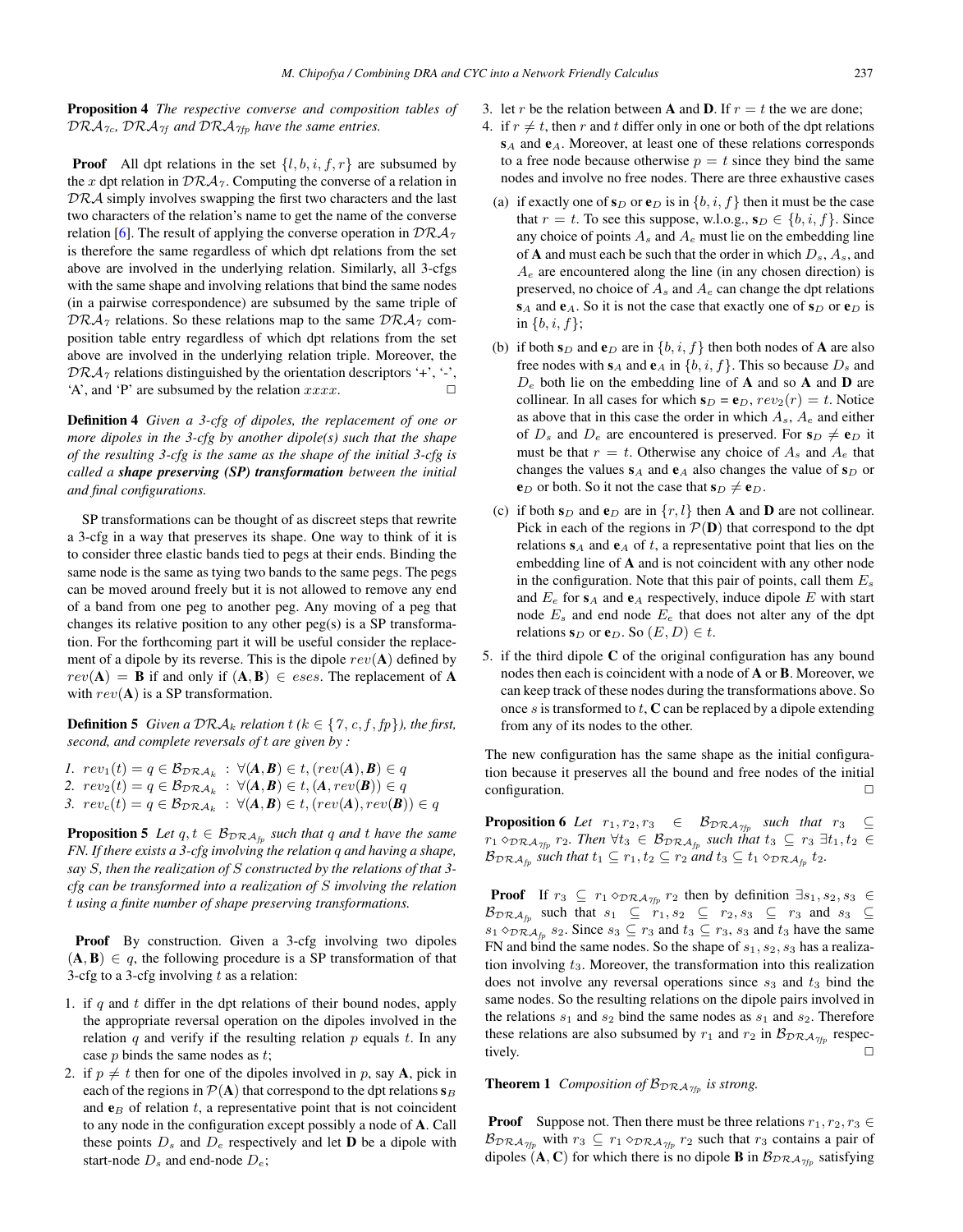<span id="page-4-0"></span> $(A, B) \in r_1$  and  $(B, C) \in r_2$ . Since  $r_3$  has a partition into one or more relations in  $\mathcal{B}_{DRA_{fp}}, (\mathbf{A}, \mathbf{C}) \in t_3$  for some  $t_3 \in \mathcal{B}_{DRA_{fp}}$ . By proposition [6](#page-3-0)  $\exists t_1, t_2 \in \mathcal{B}_{DRA_{fp}}$  such that  $t_1 \subseteq r_1, t_2 \subseteq r_2$  and  $t_3 \subseteq t_1 \diamond_{\mathcal{DRA}_{fn}} t_2$ . Now, since composition of  $\mathcal{DRA}_{fp}$  is strong (Theorem 54 in  $[6]$ ) it follows that there is at least one dipole **B** satisfying  $(A, B) \in t_1$  and  $(B, C) \in t_2$ . So  $(A, B) \in r_1$  and  $(B, C) \in r_2$ as well. A contradiction.

#### 4.2 The calculus of ternary dipole relations  $\mathcal{DRA}_{\mathcal{H}}$

We computed the ternary calculus induced by  $\mathcal{DRA}_{\gamma}$  based on the definitions in section [2.](#page-0-0) The calculus has 87 relations corresponding to all entries of the composition table of  $\mathcal{DRA}_{\gamma}$ . The base relations are closed under converse and rotation operations and by proposition [1](#page-1-0) we can conclude that composition is strong in  $\mathcal{DRA}_{\gamma t}$  if we assume that it is induced by  $\mathcal{DRA}_{\gamma fp}$ . The list of relations is given in table 4 organised by shape. The name of a relation is the concatenation of the first two characters of the names of the binary relations in its decomposition taken in the order they appear. For example,  $(A, B, C) \in$  *exxsxe* means  $(A, B) \in$  **ex**xs,  $(B, C) \in$  **xs**ex, and  $(A, C) \in \text{xe} x e$ .

**Table 4.** Base relations of the induced ternary calculus  $\mathcal{DRA}_{\gamma t}$  categorized according to their shapes.

| Shape                  | $\mathcal{DRA}_{\mathcal{H}}$                                       |
|------------------------|---------------------------------------------------------------------|
| 3-coincident           | sesese, seeses, esesse, essees                                      |
| connected-2-coincident | $sessxs, sexexe, sexsxs, seexex, sxsxse,$                           |
|                        | $xexese, xsexse, exxsse, sxsesx, xesexe,$                           |
|                        | $xssex, exsecx, sxxses, exsxes, xeexes,$                            |
|                        | $xsxees, sxesss, xsessx, exesxe, xeesex,$                           |
|                        | $\emph{essxex}, \emph{essxex}, \emph{essxex}, \emph{essxex}$        |
| disjoint-2-coincident  | sexxxx,xxxxse,xxsexx,xxxxes,xxessxx,                                |
|                        | $\emph{esxxx}$                                                      |
| triangular             | $sxxeex, xesxxs, xsxsex, exexxs, sxexxe,$                           |
|                        | xexssx, xssxxe, exxessx                                             |
| star                   | $xsxexs, xsexsx, sxsxsx, sxxssx, xeexex,$                           |
|                        | $exsxx, exxsx$ e, $xexexe$                                          |
| linear                 | $exxxxs, xexxsx, xxxess, xxsxxs, xxsxxe,$                           |
|                        | $sxxexx, xxexxs, xxxeex, ssxxex, sxxxxe,$                           |
|                        | xsxsxx,xxxxxx,exssxx,exxxxx,sxxxxx,                                 |
|                        |                                                                     |
|                        | $\mathit{xsxxxe}, \mathit{sexxx}, \mathit{xxxssx}, \mathit{xesxxx}$ |
| disjoint-2-connected   | $xxxxex, xxxxxx, exxxxxx, xxxxxe, xxxexx,$                          |
|                        | xxxxx,xxxxx,xxxxx,xxxxx,xxxxx,                                      |
|                        | xxxxxx, xsxxxx                                                      |
| disjoint               | xxxxxx                                                              |

### 5 TERNARY CALCULI OF DIRECTED LINE SEGMENTS

The ternary calculi of directed line segments are generated by associating relations of  $\mathcal{DRA}_{\gamma t}$  and with relations of  $\mathcal{CVC}_t$  and  $\mathcal{CVC}_{tc}$ respectively. In order to establish this association,  $\mathcal{Cyc}_b$  relations are used to evaluate the possible orientation relations between pairs of dipoles. Here, the orientation of a dipole is the orientation of its embedding line and the  $\mathcal{Cyc}_b$  relation of two dipoles is the  $\mathcal{Cyc}_b$  relation of their embedding lines. This is extended to the ternary case by evaluating the possible combinations of triples of  $\mathcal{C} \mathcal{Y} \mathcal{C}_b$  and  $\mathcal{D} \mathcal{R} \mathcal{A}_{\gamma}$ relations. A relation resulting from a combination of two relations from two different calculi will be written as a concatenation of the two relations separated by a dash. The order in which the relations are given is ' $\mathcal{DRA}$  relation'-' $\mathcal{CVC}$  relation'. The range of possible combinations of  $\mathcal{C} \mathcal{Y} \mathcal{C}_b$  and  $\mathcal{D} \mathcal{R} \mathcal{A}_{\gamma}$  relations is determined by the value of FN and the dpt relations of the  $\mathcal{DRA}_f$  relations underlying  $DRA<sub>7</sub>$  relations involved (table 5).

Generating the corresponding ternary combinations simply involves evaluating the possible combinations of triples from relations described above. For example, the triangular relation sxxeex if none of the binary orientation relations given is  $e$  or  $o$  then we know that none of the underlying  $\mathcal{DRA}$  relations involves the dpt relations i, f, and b. So we can determine the validity of the combination by noting that the position of the free node of  $\bf{B}$  is always on the same side of A as Bs orientation relative to A and similarly with the free node of A. The same can be performed for all other relations and scenarios.

**Table 5.** Compatibility of  $\mathcal{Cyc}_b$  and  $\mathcal{DRA}_{\gamma}$  relations.

| dpt relations       | Combined relations                                                                       |
|---------------------|------------------------------------------------------------------------------------------|
| only $e$ and $s$    | $sese-e, eses-o$                                                                         |
| 2 from $\{s, e\},\$ | $sxsx-e, sxsx-o, xsex-e, xsex-o,$                                                        |
|                     | $exxs-e, exxs-o, xexe-e, xexe-o$                                                         |
|                     | $sxsx-l$ , $ssx-r$ , $xsex-l$ , $xsex-r$ ,                                               |
|                     | $exxs-l, exxs-r, xexe-l, xexe-r$                                                         |
| i, f, b             | $xxxx-e,xxxx-o$                                                                          |
| l, r                | $xxxx-e,xxxx-o,xxxx-l,xxxx-r$                                                            |
| 2 from $\{l, r\},\$ | $xxxx$ -l, $xxxx$ -r                                                                     |
|                     |                                                                                          |
|                     | 2 from $\{i, f, b\}$<br>2 from $\{s, e\}$ ,<br>2 from $\{l, r\}$<br>1 from $\{i, f, b\}$ |

**Table 6.** Legal combinations  $\mathcal{DRA}_{\gamma t}$  relations with those of  $\mathcal{CVC}_t$  if it is assumed that the relations of  $\mathcal{DRA}_{\gamma t}$  are induced by  $\mathcal{DRA}_{\gamma c}$ .

| $C\mathcal{Y}C_t$ relations | $\mathcal{DRA}_{\mathcal{H}}$ relations              |
|-----------------------------|------------------------------------------------------|
| eee.                        | sesese                                               |
| eoo                         | seeses                                               |
| ell                         | $sessxs. \,sexexe, \,sexsss, \,seexex, \,sexxxx$     |
| err                         | $sessxs. \,sexexe, \,sexsss, \,seexex, \,sexxxx$     |
| ooe.                        | esesse                                               |
| rle                         | $sxsxse, xexese, xsexse, exxsse, xxxxse$             |
| lre                         | $ssxsxe, xexese, xsexse, exxsse, xxxxse$             |
| oeo                         | essees                                               |
| lel                         | $stsess. \,xesexe. \,xssexs.\,exseex. \,xssexx$      |
| rer                         | $stsess. \,xesexe. \,xssexs.\,exseex. \,xssexx$      |
| rrr                         | $xxxxxx$ , saxeex, xesxxs, linear, star, D-2-c*      |
| rrl                         | $xxxxxx, xssesex, exexxs$ , linear, star, D-2-c      |
| rll                         | $xxxxxx$ , sxexxe, xexssx, linear, star, D-2-c       |
| lrl                         | $xxxxxx, xssxxe, exxessx$ , linear, star, D-2-c      |
| rro                         | $exsses, xexses, xxxxes, sxexes, xsxees$             |
| rol                         | $exesse, xeesex, xxesxx, sxesxs, xsessx$             |
| orl                         | $\it{esexsx, esxexs, esxxxx, essxex, esxsxe}$        |
| Ш                           | $xxxxxx$ , $sxxeex$ , $xesxxs$ , linear, star, D-2-c |
| $_{llr}$                    | $xxxxxx, xsxsex, exexxs$ , linear, star, D-2-c       |
| $_{lrr}$                    | xxxxxx, sxexxe, xexssx, linear, star, D-2-c          |
| rlr                         | $xxxxxx, xssxxe, exxessx$ , linear, star, D-2-c      |
| $l\n $                      | $exsses, xexses, xxxxes, sxexes, xsxees$             |
| lor                         | $exesse, xeesex, xxesxx, sxesxs, xsessx$             |
| $_{olr}$                    | $\it{esexsx, esxexs, esxxxx, essxex, esxsxe}$        |
|                             |                                                      |

∗ D-2-c stands for Disjoint-2-connected

As expected two different calculi can be generated. The first  $DRA_{7to}$  is based on the combination of  $DRA_{7t}$  relations with  $\mathcal{C} \mathcal{Y} \mathcal{C}_t$ , as discussed above. The second  $\mathcal{DRA}_{\mathcal{T} \mathcal{U} \mathcal{C}}$  is based on the combination of  $\mathcal{DRA}_{7t}$  relations with  $\mathcal{CVC}_{tc}$ . The two relations  $r \in \mathcal{Cyc}_{tc}$  and  $t \in \mathcal{DRA}_{\gamma t}$  is a relation,  $t\text{-}r$ , of  $\mathcal{DRA}_{\gamma t}$  if and only if there is a relation  $s \in \mathcal{Cyc}_t$  such that  $s \subseteq r$  and  $t-s$  is a relation of  $\mathcal{DRA}_{7to}$ . In both cases, the version of  $\mathcal{DRA}_{7t}$  assumed may